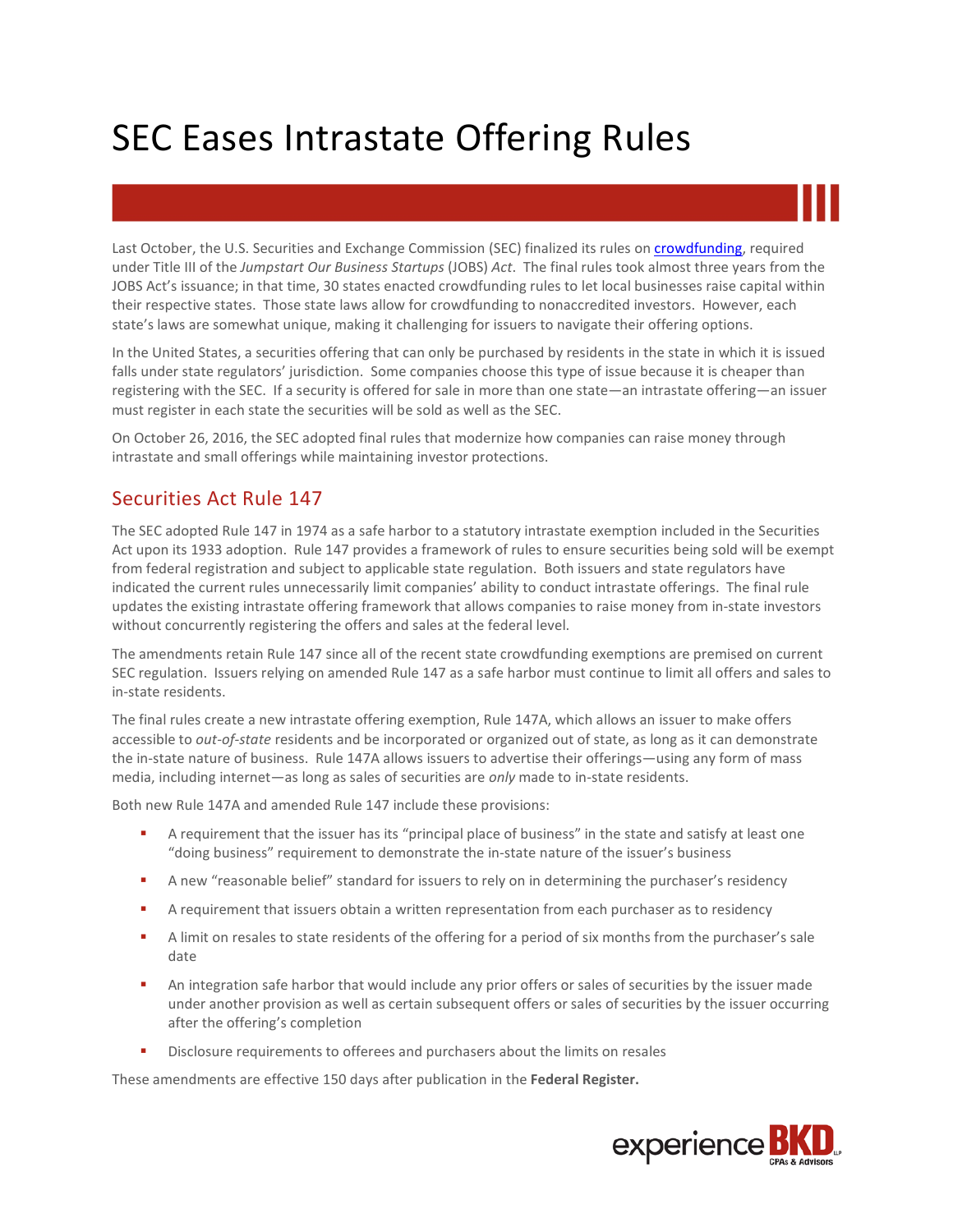*Nothing in amended Rule 147 or new Rule 147A eliminates compliance with any applicable state law relating to the offer and sale of securities. In addition, federal and state anti-fraud provisions will continue to apply.*

#### Regulation D, Rule 504

Rule 504 is a little-used federal safe harbor that provides an exemption from federal registration for offerings under \$1 million. Unlike Rule 147, a Rule 504 offering does not have to be conducted within a single state. The final rules increase the amount of securities offered and sold in any 12-month period from \$1 million to \$5 million and disqualify certain bad actors from participation. Bad actor triggering events will be uniform for Rule 504, Regulation D, Regulation A and Regulation Crowdfunding, simplifying due diligence. These changes will make it easier to coordinate crowdfunding across neighboring states. The increased limit under Rule 504 significantly diminishes the utility of Rule 505, which will be repealed.

Amended Rule 504 will be effective 60 days—and Rule 505's repeal will be effective 180 days—after publication in the **Federal Register.**

### Additional Resources

Companies contemplating a capital raise using a filing exemption should seek legal advice from a qualified securities attorney. Several other capital alternatives under different JOBS Act provisions are compared in Appendix A.

**BKD**, LLP prepared several papers on the JOBS Act and will continue to monitor updates. These resources are collected in [the Hot Topics section of](http://www.bkd.com/hot-topics/jumpstart-our-business-startups-act.htm) **bkd.com**. For more information, contact your BKD advisor.

#### Contributor

Anne Coughlan Director 317.383.4000 [acoughlan@bkd.com](mailto:acoughlan@bkd.com)



**SEE**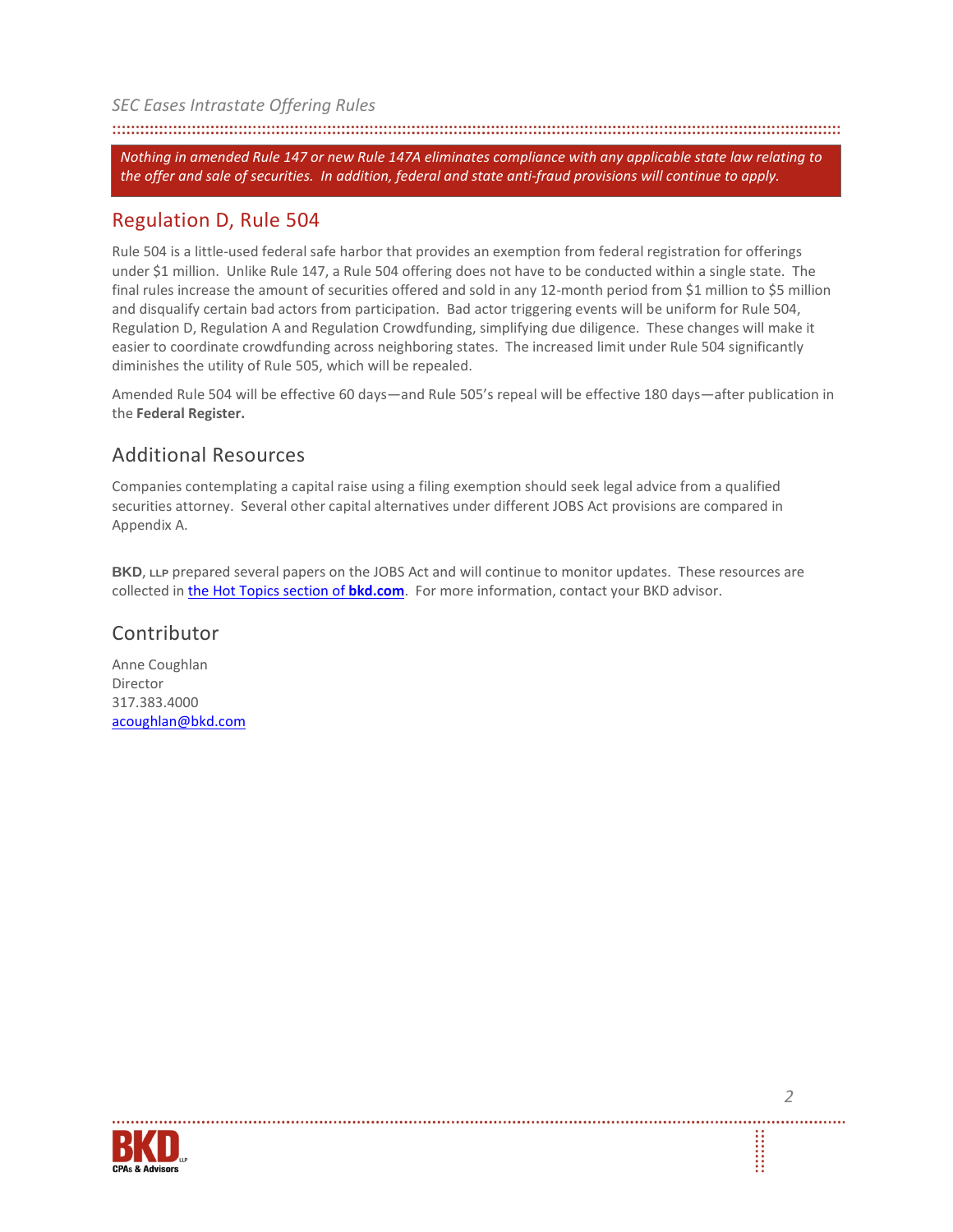## Appendix A

| <b>Comparison of Small-Issue Exemptions</b>     |                                           |                                                                                                                                                                         |                                                                                                                                                                                                                             |  |  |
|-------------------------------------------------|-------------------------------------------|-------------------------------------------------------------------------------------------------------------------------------------------------------------------------|-----------------------------------------------------------------------------------------------------------------------------------------------------------------------------------------------------------------------------|--|--|
|                                                 | Regulation A - Tier 1                     | Regulation A - Tier 2                                                                                                                                                   | Crowdfunding                                                                                                                                                                                                                |  |  |
| <b>Dollar Limit</b>                             | \$20 million                              | \$50 million                                                                                                                                                            | \$1 million                                                                                                                                                                                                                 |  |  |
| (in 12-Month)<br>Period)                        |                                           |                                                                                                                                                                         |                                                                                                                                                                                                                             |  |  |
| <b>Periodic SEC</b><br><b>Reporting</b>         | None                                      | • Annual report<br>• Semiannual reports<br>• Current report<br>• Special financial reports                                                                              | Annual disclosure and<br>financials                                                                                                                                                                                         |  |  |
| <b>Audited Financial</b><br><b>Statements</b>   | No, unless prepared for<br>other purposes | Yes, can use either U.S.<br>generally accepted auditing<br>standards (GAAS) or Public<br><b>Company Accounting</b><br>Oversight Board (PCAOB)<br>standards              | None if < \$100,000<br>■ Reviewed if<br>\$100,000-\$500,000<br>Audited > \$500,000 (review<br>permitted for<br>first-time offering if<br>< \$1 million)<br>Can use either U.S. GAAS or<br><b>PCAOB</b> standards            |  |  |
| <b>Investor Verification</b>                    | None                                      | Self-certification                                                                                                                                                      | Self-certification                                                                                                                                                                                                          |  |  |
| <b>Individual Investor</b><br>Limits            | None                                      | For nonaccredited investors,<br>10 percent of greater of<br>income or net worth (not<br>applicable for securities to be<br>listed on a national securities<br>exchange) | $$2,000$ minimum<br>• 5 percent of income or net<br>worth if either is less than<br>\$100,000<br>■ 10 percent of the lesser of<br>income or net worth if<br>either is more than<br>\$100,000<br>$\bullet$ \$100,000 maximum |  |  |
| <b>State Security Law</b><br><b>Pre-Emption</b> | No, coordinated review                    | Yes                                                                                                                                                                     | Yes, but must make filing in<br>home state and any state with<br>more than 50 percent of<br>crowdfunders                                                                                                                    |  |  |
| <b>Advertising/General</b><br>Solicitation      | Unrestricted                              | Unrestricted                                                                                                                                                            | Limited to notices, all must<br>occur on internet                                                                                                                                                                           |  |  |



Ï